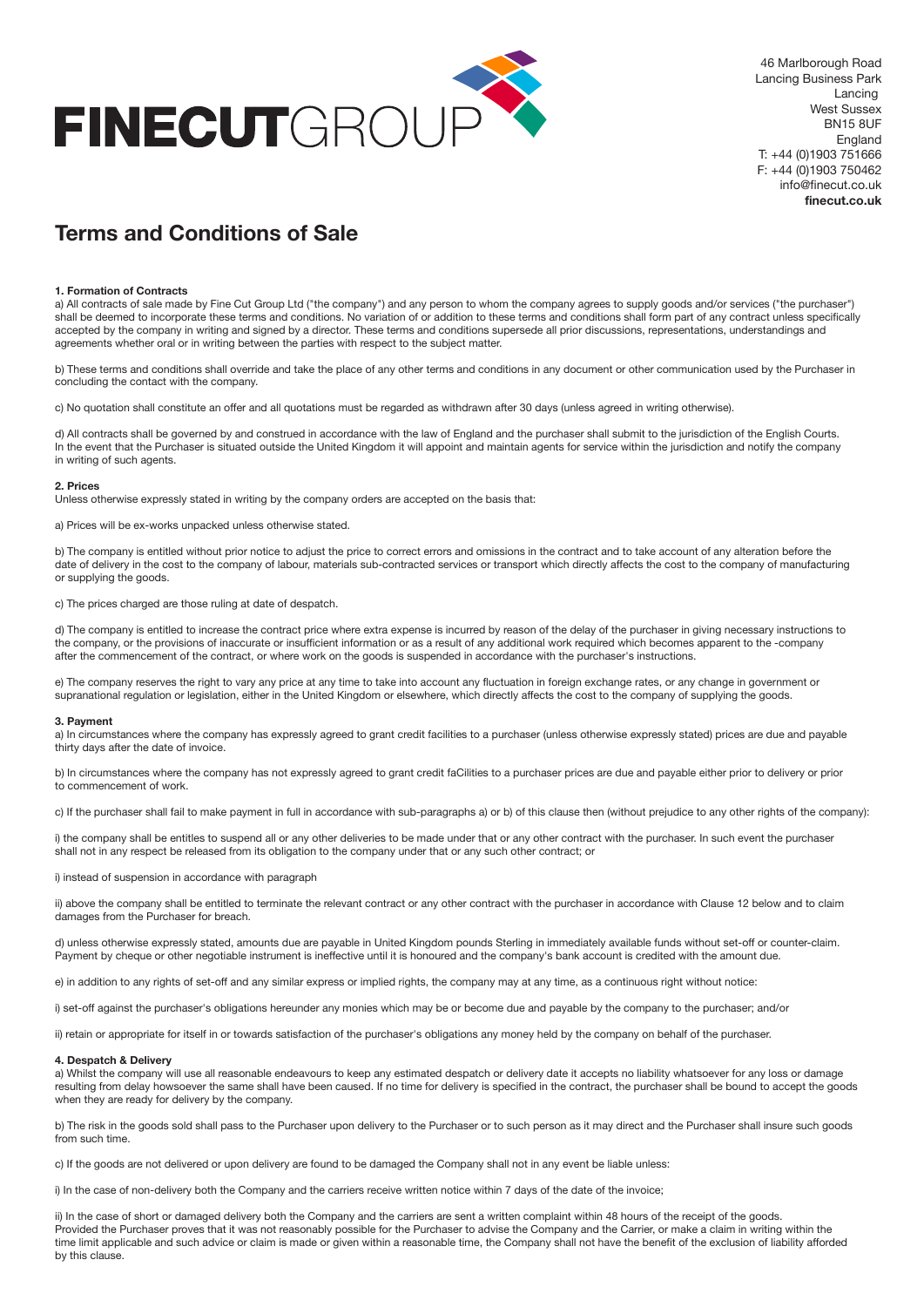d) Where the contract involves more than one delivery, if default is made in payment on the due date in respect of any one delivery, the Company shall at its option and without prejudice to any rights the Company may have hereunder or otherwise, be entitled to treat the contract as repudiated and to claim damages accordingly. Each delivery will constitute a separate contract and any failure or defect in any one delivery will not vitiate the contract as to the remaining deliveries.

# **5. Specifications**

a) Where the Company has agreed to work to the Purchaser's drawings or specifications the Company will not guarantee performance of the goods or any defect arising from any such drawing, design or specification.

b) The Company will accept no liability for the loss or damage to patterns or other articles or documents being the property of the Purchaser caused by or arising from file or other cause beyond the Company's control.

### **6. Intellectual Property**

a) The Purchaser warrants that any instructions given or designs furnished shall not be such as will cause the Company to infringe or allegedly infringe any patent trademark, service mark, registered design, copyright or other intellectual property right, or become liable to any action or claim for passing off.

b) The Purchaser shall indemnify the Company against all losses, liabilities, costs, claims, actions, or demands, which the Company may incur or which may be made against it as a result of or in connection with the infringement of any such rights arising in any way from the manufacture or sale by the Company of goods made to the Purchaser's own specification drawings or instructions.

c) All drawings prepared, and any jigs or tools made for the purposes of any contract by the company shall remain the property of the Company and shall be returned to it by the Purchaser on demand. All such drawings, jigs and tools shall be treated as confidential and shall not be copied or reproduced or disclosed to any third party without prior written consent of the Company; neither will the Purchaser use or divulge any of the Company's trade secrets, techniques, processes and methods of carrying on business.

## **7. Cancellation**

No cancellation will be accepted where goods are to be supplied to meet the special requirements of the Purchaser. The Purchaser shall indemnify the Company in full against loss (including loss of profit}, costs, charges and expenses incurred by the Company as a result of cancellation by the Purchaser.

## **8. Export**

Where the goods supplied are supplied for export from the United Kingdom it is the duty of the Purchaser to inspect the goods at the Company's works before shipment. No liability is accepted by the Company for damage in transit, and the Purchaser shall insure the goods from point of delivery to the carrier.

#### **9. Exhibition**

Save within the prior consent of the Company in writing the Purchaser shall not exhibit the goods or allow them to be exhibited either directly or indirectly at any exhibition ih the United Kingdom of Great Britain and Northern Ireland or in Eire.

#### **10. General Liabilities**

a) Any machinery goods or material included in any contract which are not manufactured by the Company are sold with the benefit of such warranties if any as the manufacturer gives to the company and which the company can enforce without incurring legal expenses; the company does not in any way guarantee any such machinery goods or materials.

b) The company hereby. warrants that all goods supplied which are manufactured by the company are free from defects in material and workmanship for a period of nine months, but unless otherwise expressly stated in writing the company's liabiliTy under this warranty shall be limited to making good without charge by repair or (at the discretion of the company) replacement any defects which in the opinion of the company are defects of material or workmanship, provided always that where a claim is made under this warranty in respect of goods supplied for export the purchaser shall make arrangements and pay all costs and expenses associated with delivering the goods to the company for repair or replacement and subsequent return delivery to the purchaser.

c) The warranty contained in paragraph (b) of this condition is given in lieu of and shall be deemed to exclude all other warranties and conditions whether expressed or implied and whether arising by common Jaw statute or otherwise save for those implied by Section 12 of the Sale of Goods Act 1979, by the Consumer Protection Act 1987, and any liability for death or personal injury resulting from negligence (as defined in the Unfair Contract Terms Act 1977). The purchaser acknowledges tha this is reasonable and reflected in the price and shall accept risk and/or insure accordingly.

d) The company shall not be liable for any Joss injury or damage of any nature whatsoever whether direct or consequential arising out of or in connection with any goods and/or service supplied.

e) The purchaser shall not rely upon any representation concerning any goods supplied unless the same shall have been made by the company in writing

f) In any case where any trade description or other indication or representation is applied to any goods at the purchaser's request the purchaser warrants that the same is true and accurate in all respects and that the supply or offer of supply of any such goods or material by any person will not give rise to an offence by the company under the Trade Descriptions Act 1968.

g) Notwithstanding Clause 10 (b), or anything stated in any estimate, order or acceptance, the company's maximum aggregate liability in respect of the supply and/or the installation and lor provision of the goods and/or services shall be limited to the original VAT exclusive price of such goods and/or services.

h) The company shall be under no liability for any defect arising from fair wear and tear, wilful damage, negligence, abnormal working conditions, failure to follow the company's instructions(whether oral or in writing), misuse, or alteration or repair of the goods without the company's approval.

i) The company shall be under no liability under the warranty in Clause 10 (b) unless it has received written particulars of the nature of claim from the purchaser within 90 days of the date of delivery of the goods which are the subject of the claim.

j) The company shall exercise all reasonable care when carrying out work to materials supplied by the purchaser but the company shall not be liable to the purchaser for materials supplied by the purchaser and all work carried out to such materials by the company shall be at the purchaser's own risk.

#### **11. Force Majeure**

The company shall without prejudice to its right in respect of any breach of contract by the purchaser be entitled to cancel or rescind any contract without liability for loss or damage resulting therefrom if the performance of its obligations under the contract is in any way adversely affected by any ware, strike, lock-out, trade dispute, flood, accident to plant or machinery, governmental control, shortage of any material or labour, failure of sub-contractors or any cause whatsoever beyond the company's control.

## **12. Default**

a) The company may -without prejudice to any other rights it may have - by notice in writing to the purchaser terminate any contract forthwith if:

i) The purchaser shall commit any breach of any of the terms (including without limitations terms concerning the time for payment of the purchase price) of that or any other contract with the company and on its part to be observed or performed PROVIDED if such breach is remediable that the company has previously given to the purchaser notice thereto and the same has not been remedied within seven days thereafter

ii) the purchaser compounds with or negotiates for any composition with its creditors generally or permits any judgement against it to remain unsatisfied for seven days;

iii) being an individual the purchaser shall die or having a receiving order made against him, or commit any act of bankruptcy; or

iv) being a company the purchaser shall call any meeting of its creditors, have a receiver of all or any of its assets appointed, or enter into liquidation.